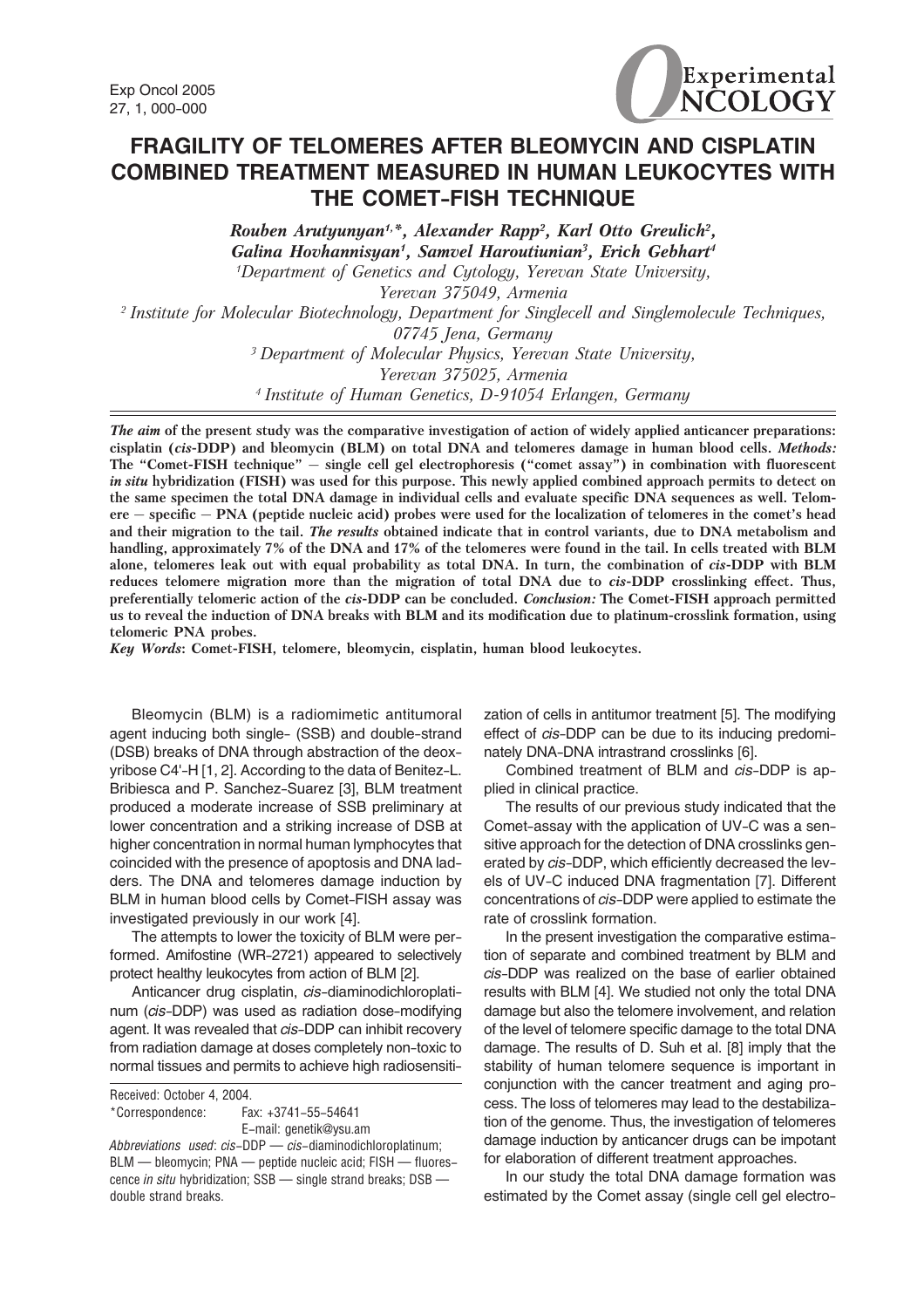phoresis) and the telomere damage was quantitatively detected by combination of the Comet-assay and the fluorescence in situ hybridization (FISH), termed Comet-FISH [9–11]. Telomers located outside the former cell nucleus are regarded as damaged, since the size of the chromatin is reduced to such an extent that DNA migration is enabled. The quantification of the telomeres was achieved by counting telomere signals located in the head and tail area.

### MATERIALS AND METHODS

Human blood was obtained from 2 healthy female non-smoker volunteers 22 and 25 years old. Blood was treated for 1 h by BLM (Hexal AG, Germany) at 37 °C, in at least three final concentrations. BLM concentrations were chosen according to literature data in order to result in a dose response curve with minimal cytotoxic effects [2].

**Comet-assay.** The Comet assay was performed in its alkaline version following the protocol of P. Singh et al. [12] and R. Tice et al. [13]. In short, 90 µl of cell/ agarose suspension (containing 8 µl of whole blood with 0.9% low melting point agarose, Type VII, Sigma-Aldrich) were distributed onto frosted microscope slides (Labcraft, London, UK) precoated with ground layer agarose (Type II, Sigma-Aldrich): 1.0% normal melting point agarose in PBS (100 mM phosphate) and 400 µl of middle layer agarose: 1.0% normal melting point agarose in PBS (100 mM phosphate). After the agarose solidified, slides were immersed in cold lysis solution (10 mM Tris-(hydroxymethyl)-aminomethane, pH 7.5).100 mM Na<sub>2</sub>EDTA, 2.5 M NaCl, 1% Triton X-100, pH 10) for at least 60 min at 4  $^{\circ}$ C. The slides were placed in an electrophoresis chamber containing alkaline buffer (1 mM Na<sub>2</sub>EDTA, 300 mM NaOH, 4 C, pH 13) for DNA unwinding. After 20 min, the current was switched on, and electrophoresis was carried out at 1.25 V/cm, 300 mA for 25 min. The slides were removed from the electrophoresis chamber and washed once for 10 min with neutralization buffer (0.4 M Tris-HCl, pH 7.5; 0.08 M Tris–Base, pH 7.2). The slides were stained with SYBR-Green (diluted 1 µl/ml and 30 µl/slide). All of the steps of the Comet assay were conducted under dim light. The experiments were reproduced independently at least two times.

Global DNA damage was microscopically quantified using a Zeiss Axioplan microscope, equipped with an HBO 50 and appropriate filter sets for FITC detection (Zeiss, No. 9). Images were recorded using a intensified video camera (Variocam, PCO, Germany) and were captured to a PC running the Komet 4 software package. (Kineticimaging, UK).

Comet-FISH. For Comet-FISH the slides were prepared as described above, but the staining was omitted [14]. Before hybridization the gels were stored for at least 3 days in absolute ethanol at 4 °C for dehydration. The gels were rehydrated in  $H<sub>2</sub>O$  for 15 min and subsequently the DNA was denatured by incubation in 0.5 M NaOH for 25 min. The denatured DNA was immediately dehydrated in an ethanol series (75, 80 and 95%, 5 min each) and the gels were carefully air dried until all ethanol was evaporated. PNA probes (Telomere PNA FISH Kit/Cy3; DakoCytomation, Denmark) were used accordingly to the instructions of the manufacturer, but since thermal co-denaturation is not possible with the agarose gels the hybridization probe was prewarmed to approximately 80 °C and 10 µl were applied to an area of approximately 20 x 20 mm. The gels were sealed with a plastic coverslip and the slides were placed in a humidified chamber at 37 °C overnight. The next day the slides were placed at room temperature for 30 min before they were placed in 1x rinse solution supplied with the kit, in order to facilitate the removal of the plastic slides. Then the slides were transferred for 2.5 min in a staining char with prewarmed wash solution at 65 °C, without agitation. Then the slides were quenched in cold 1 x PBD. For counter staining the slides were embedded in diluted SYBR Green (Mobitec, Göttingen) including 50% antifade. The number of telomere signals and localization of the signals (comet head or comet tail) were additionally recorded for each cell. Cell numbers scored for Comet FISH ranged from 50 to 100 cells per slide.

### RESULTS

Dose dependent induction of DNA damage by BLM treatment with and without cis-DDP. To analysis the effects of the BLM and *cis*-DDP treatment repeated measurements of the total DNA in tail as well as the percentage of telomeres in tail have been quantified. The experimental details as well as the measurements values are listed in a Table. The "dose-effects" response for total DNA and telomeres damage induced by BLM in the human blood cells presented in Table was obtained earlier in our work [4].

For a statistical analysis the experiments were performed in duplicate (BLM+ cis-DDP treatment) or triplicate (BLM treatment alone). For the detection of the total DNA damage 40 comets were analysed per slide and the mean of medians was calculated for the percentage of DNA in comet's tail and for the L/H (length to height) ratio. The Comet-FISH specimens were imaged simultaneously and 50 (30) comets with the highest number of hybridisation signals were selected for further analysis from the abovementioned explicative experiments.

Table. Overview of the measurements for BLM induced total and telomere associated DNA damage with and without cis-DDP

| Treatment                                          | BLM (IU/ml)    |                |                |                |                |                |                |                |
|----------------------------------------------------|----------------|----------------|----------------|----------------|----------------|----------------|----------------|----------------|
|                                                    | Control        | 12.5           | 25             | 100            | Control        | 12.5           | 25             | 100            |
| Cis-Pt $3 \times 10^{-4}$ M                        |                |                |                |                |                |                |                |                |
| Comet-assay (N cells)                              | 120            | 120            | 120            | 120            | 80             | 80             | 80             | 80             |
| Mean [% DNA in Tail] $\pm$ SE                      | $7.5 \pm 0.2$  | $24.4 \pm 0.3$ | $37.6 \pm 0.3$ | $38.2 \pm 0.3$ | $4.8 \pm 0.4$  | $12.1 \pm 0.2$ | $14.6 \pm 0.2$ | $42.4 \pm 0.2$ |
| Mean $[L/H]$ $\pm$ SE                              | $0.6 \pm 0.01$ | $1.8 \pm 0.01$ | $2.5 \pm 0.01$ | $3.0 \pm 0.01$ | $0.6 \pm 0.01$ | $0.7 \pm 0.01$ | $1.1 \pm 0.01$ | $2.8 \pm 0.01$ |
| Comet-FISH (N cells)                               | 50             | 50             | 50             | 50             | 30             | 30             | 30             | 30             |
| Mean $\lceil\%$ hybridisations per comet] $\pm$ SE | $16 \pm 0.7$   | $21 \pm 1.4$   | $22 \pm 1.5$   | $21 \pm 0.7$   | $10 \pm 0.5$   | $18 \pm 1.3$   | $14 \pm 0.9$   | $23 \pm 2.2$   |
| Mean [% hybridisations in tail] $\pm$ SE           | $17.8 \pm 0.8$ | $41.1 \pm 0.5$ | $49.5 \pm 1.1$ | $52.1 \pm 2.7$ | $13.5 \pm 2.3$ | $19.2 \pm 1.3$ | $28.1 \pm 1.3$ | $43.8 \pm 1.6$ |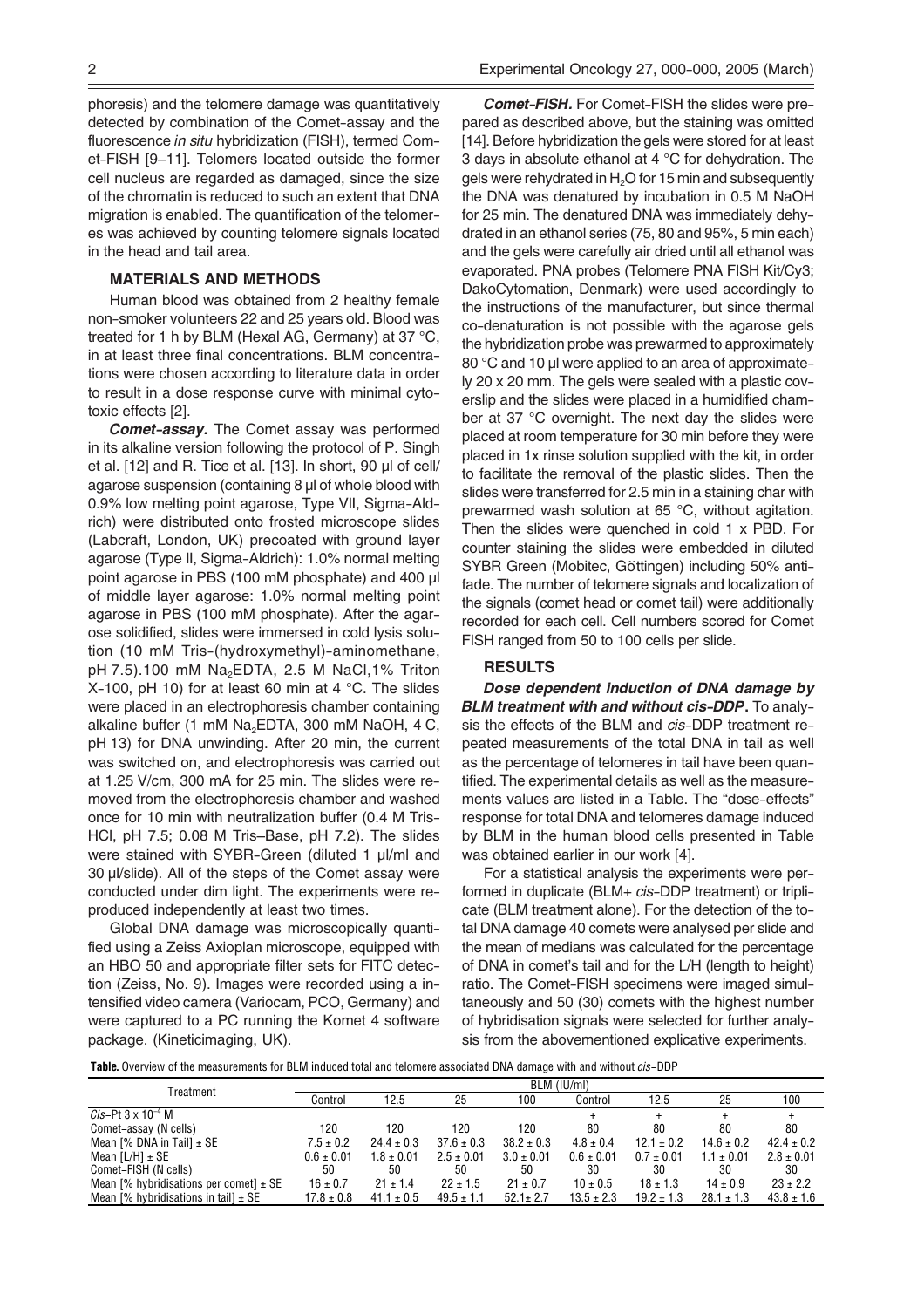As it was earlier reported [4] in cells exposed only to BLM a dose dependent increase of the total DNA fragmentation and the number of telomeres in the tail was observed up to a BLM concentration of 25 IU/ml (Fig. 1, a). As can be seen from the presented data, the highest concentration of BLM does not lead to the significant further increase of the DNA fragmentation and telomeres found in the tail. The total dose relationship for both parameters investigated can be fitted by an exponential rise function.

The percentage of telomeres in tail exceeds the percentage of total DNA found in the comet's tail in all examined concentrations.

The use of  $cis$ -DDP (3 x 10<sup>-4</sup> M) in combination with BLM can significantly reduce the migration of DNA at the lower BLM doses (compare Fig. 1,  $b$ , to Fig. 1,  $a$ ). The cis-DDP in combination with the highest BLM dose (100 IU/ml) does not show any significant effect in reducing DNA detected damage, suggesting the previously mentioned underlying cytotoxic processes  $((38.2 \pm 0.3)\% \text{ vs. } (42.4 \pm 0.2)\%).$ 

In combination with *cis*-DDP the frequency of telomeres found in the tail was nearly bisected for BLM



Fig. 1. (a) The total DNA damage and the location of telomeres in the tail after BLM treatment. (b) Effects of combined cis-DDP and BLM treatment on the total DNA damage and the location of telomeres in the tail. (c-e) Sample images of Comet-FISH specimens after hybridization of telomere PNA probes. (c) Control sells. (d) 25 IU BLM treated cells and (e) 25 IU BLM +  $cis$ -DDP treated cells

concentrations up to 25 IU/ml. This effect was also reduced at higher BLM concentrations to no significant differences in the fragmentation rates of the telomeres  $((52.1 \pm 2.7)\% \text{ vs. } (43.8 \pm 1.6)\%).$ 

Fig. 1, c–e, shows sample images of Comet-FISH specimens of control cells with nearly all hybridisation signals in the head, a moderate damages cell with multiple signals in the tail as well as a comet after the combined treatment showing reduced DNA migration due to the crosslinking effect of the cis-DDP with only a few telomeres in the tail.

To quantify the total DNA damage not only the percentage of DNA in the tail was measured, but also the length to height ratio was computed. This value has a direct correlation to the classification used in [7].

Total DNA damage induced by BLM compared to telomere associated damage with or without the action of cis-DDP. The comparison of the percentage of the total DNA in tail with the percentage of telomeres in tail is shown in Fig. 2. The x-axis gives the detected total DNA damages expressed as mean percentage of DNA in tail. The plotted values on the y-axis represent the mean percentages of telomeres found in tail for each individual concentration. Black circles represent the BLM treatment alone, where in contrast the white circles represent the combinated treatment of BLM with cis-DDP.



Fig. 2. Direct comparison of total DNA damage versus telomere specific damage. The filled circles represent the mean values of BLM treated samples, whereas the open circles show the mean values for the  $BLM + cis-DDP$  treated samples

BLM alone reveals a nearly linear correlation between the total DNA damage and the telomere associated damages (fitted slope with  $b = 1.07$ ). The frequency of telomeres in tail nearly always exceeds the frequency of total DNA in tail.

The use of *cis*-DDP in combination with the BLM reduces the total DNA migration in the Comet-assay. Similarly the frequency of telomeres found in the tail is reduced (compare Fig. 1,  $a$ , and  $b$ ). The strongest effect is found for 12.5 IU/ml BLM, where total DNA damage is reduced from  $(24.4 \pm 0.3)$ % to  $(12.1 \pm 0.2)$ % in the tail, and the percentage of telomeres in the tail is reduced from  $(41.1 \pm 0.5)$  to  $(19.2 \pm 1.3)$ % in the tail after the application of *cis*-DDP (see Table).

A direct comparison of the mean values of the overall DNA damage (expressed as the DNA in tail) with the percentage of telomers in tail reveals that in control cells a 17% of the telomeres are located outside of the head (see Fig. 2). In contrast, only 7% of the total DNA is found in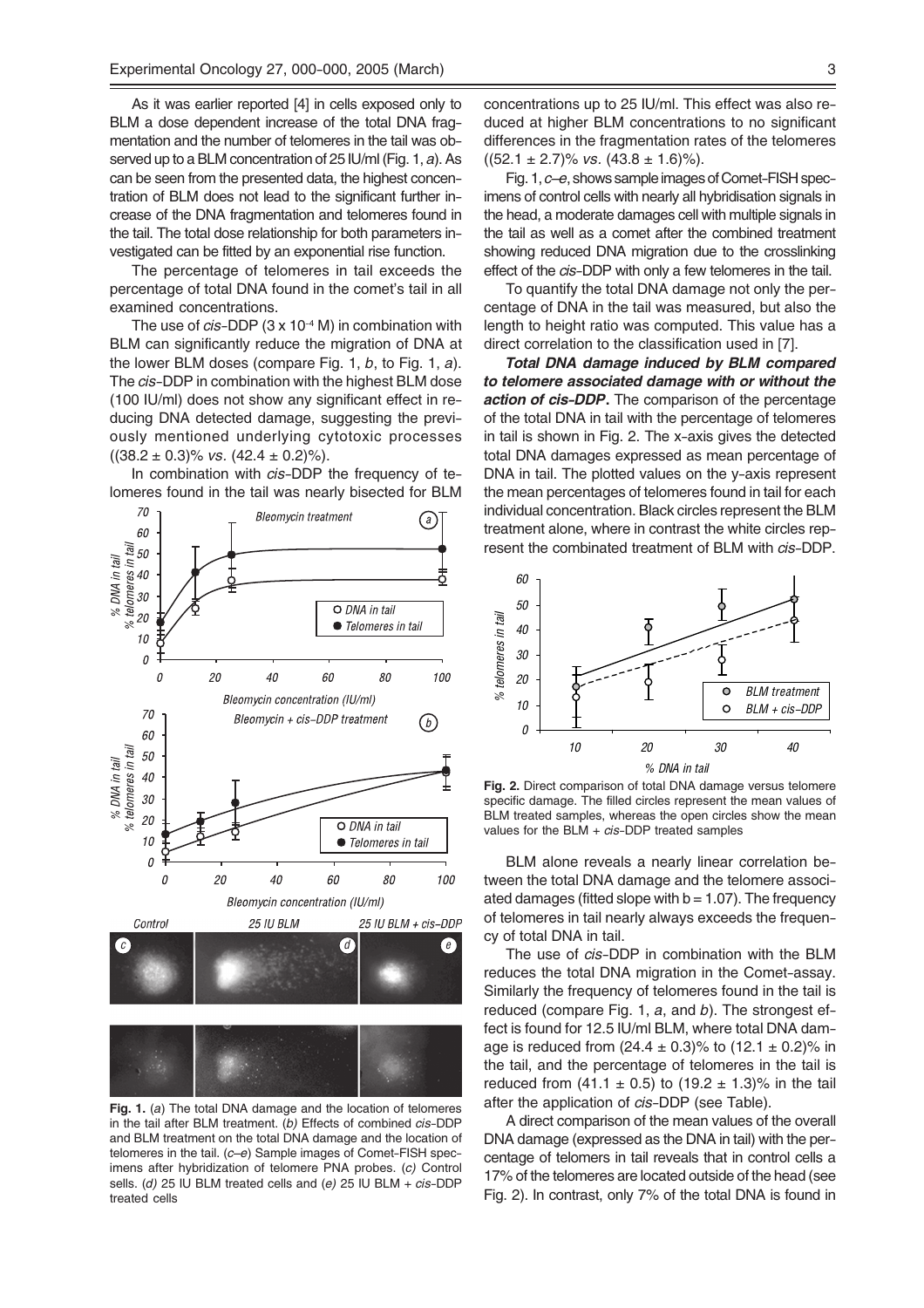the comet's tail. This hints to a general increased frangibility of the telomeric regions. By comparing the slopes of the linear regressions of the BLM and the BLM-cis-DDP treatment a slope of 1.07 was found for the BLM treatment alone, which indicates that the telomeres are of the same sensitivity as the average DNA. In contrast the treatment with the combination of BLM and *cis-DDP* results in a slope smaller than 1 ( $b = 0.77$ ) and hints to an enhanced cross-linking effect on the telomere sequences.

## **DISCUSSION**

In the present investigation the Comet-FISH approach permitted us to reveal the induction of DNA breaks with BLM and its modification due to platinumcrosslink formation, using telomeric PNA probes. PNA probes were used to detect telomeric DNA repeat sequences in the Comet-assay. By comparing the correlation of total DNA and number of telomeric signals in the comet tail, as a most interesting fact, it could be stated that DNA fragments close to telomeres are found in about the double percentage than are fragments of the total DNA. This is in agreement with the assumption that subtelomeric regions are highly accessible to chromosomal changes.

Therefore a first interpretation of the data leads to the conclusion that telomeric repeats are more fragile compared to the total DNA. But for the interpretation of the data a second fact has to be taken into account: the values for the percentage of telomeres in tail are a pure quantification of the signals found outside of the comets head, as defined by the intensity profile. With a closer look at the specimens two subpopulations of telomeres located in the comet's tail become visible: first the majority of the telomeres can be found only little located outside of the head-area where in contrast a second fraction of signals can be found distributed all over the comet's tail and also at the most distant end of the tail (compare Fig. 1,  $c$  and  $d$ ).

The first group of signals can be found especially in cells exposed to BLM at low concentrations, where in contrast the second group is increasing with increasing dose. Taking into account that the Comet-assay has a limited resolution of approximately 10–100 kbp using the standard conditions [14] for real DNA fragments and that a part of the DNA located in the tail is composed of so called loops [15, 16], this result can be interpreted in a different way. The telomere signals located closely to the comet's head are probably not caused by localized DNA fragmentation, but represent undamaged telomeres and subtelomeric repeats, which are located outside of the head due to electrostretching effects. Since it is known that telomeres are closely attached to the nuclear membrane [9, 17], the signals located shortly outside of the head can be attributed to this location. In contrast signals found in the distance from the comets head can be assigned to a real fragmentation of the telomeric or subtelomeric repeats. The resolution limit of the Comet-assay, however, may not be neglected in this context: as fragments smaller than 10 kb may be missed by this technique [14], thus breaks within the telomeric repeats are not reliably detected.

Taken together the detected fragility of the telomeres, which appears to be higher compared to the total DNA, has to be corrected, since only the fraction of telomeres which are distant from the head to tail border can be counted as broken.

Additionally one has to keep in mind that the telomeres need only one break (within approx. 100 kbp) to generate a fragment, which is able to migrate in the electric field, where in contrast an intrachromosomal fragment needs two hits to form a fragment that is able to migrate outside of the nucleus.

It has to be mentioned, that in the cells treated with cis-DDP alone the percentage of telomeres in tail reduced from 17.8 in untreated variants to 13.5 probably due to crosslinks formation.

The combined treatment with BLM and cis-DDP changed the results. The percentage of hybridizations in comet tails decreased dose-dependently as did the length of the comet tails, especially at low doses of BLM.

Because cis-DDP predominantly induces DNA-DNA intrastrand cross-links, its effect probably can be mostly due to an increase of the size of fragments when they are present in sites of potential breaks [18]. For the cross-linking effect the above mentioned structure of the telomeres is not important. Therefore a preferentially telomeric action of the cis-DDP can be concluded. Also, this finding clearly documents that the migration of BLM-induced telomere-bearing DNA in the comet tail is due to actual fragmentation of the DNA strand.

According to our results — the higher the cross-linking effect is the shorter the tails are and the lower is the quantity of telomeres in the comet tails. The reason of this is that the cross-link effect that is more effective at lower BLM concentrations. The presented Comet-FISH approach with telomere PNA permits direct and precise detection of the telomere migration from the former cell nucleus to the comet tail in cells treated with cytostatics, with a direct correlation to the overall DNA fragmentation. That can be important for monitoring the application of these clinical relevant cytostatics during therapy, especially in combinatory approaches, where more than one substance is used at a time. Additionally the results give a detailed insight in the breakage sensitivity of telomeres and subtelomere repeats, which are of great importance for aging and for malignant transformation.

### ACKNOWLEDGMENTS

This study was supported by grants of DFG (Ge295/ 13-1&2). Rouben Arutyunyan was receiver of visiting grant of DAAD and with Galina Hovhannisyan of ISTC A-301.2.

#### REFERENCES

1. Kemsley JN, Zaleski KL, Chow MS, Decker A, Shishova EY, Wasinger EC, Hedman B, Hodgson KO, Solomon EI. Spectroscopic studies of the interaction of ferrous bleomycin with DNA. J Am Chem Soc 2003; 125: 10810–21.

2. Buschini A, Alessandrini C, Martino A, Pasini L, Rizzoli V, Carlo-Stella C, Poli P, Rossi C. Bleomycin genotoxicity and amifostine (WR-2721) cell protection in normal leukocytes vs. K562 tumoral cells. Biochem Pharmacol 2002; 63: 967–75.